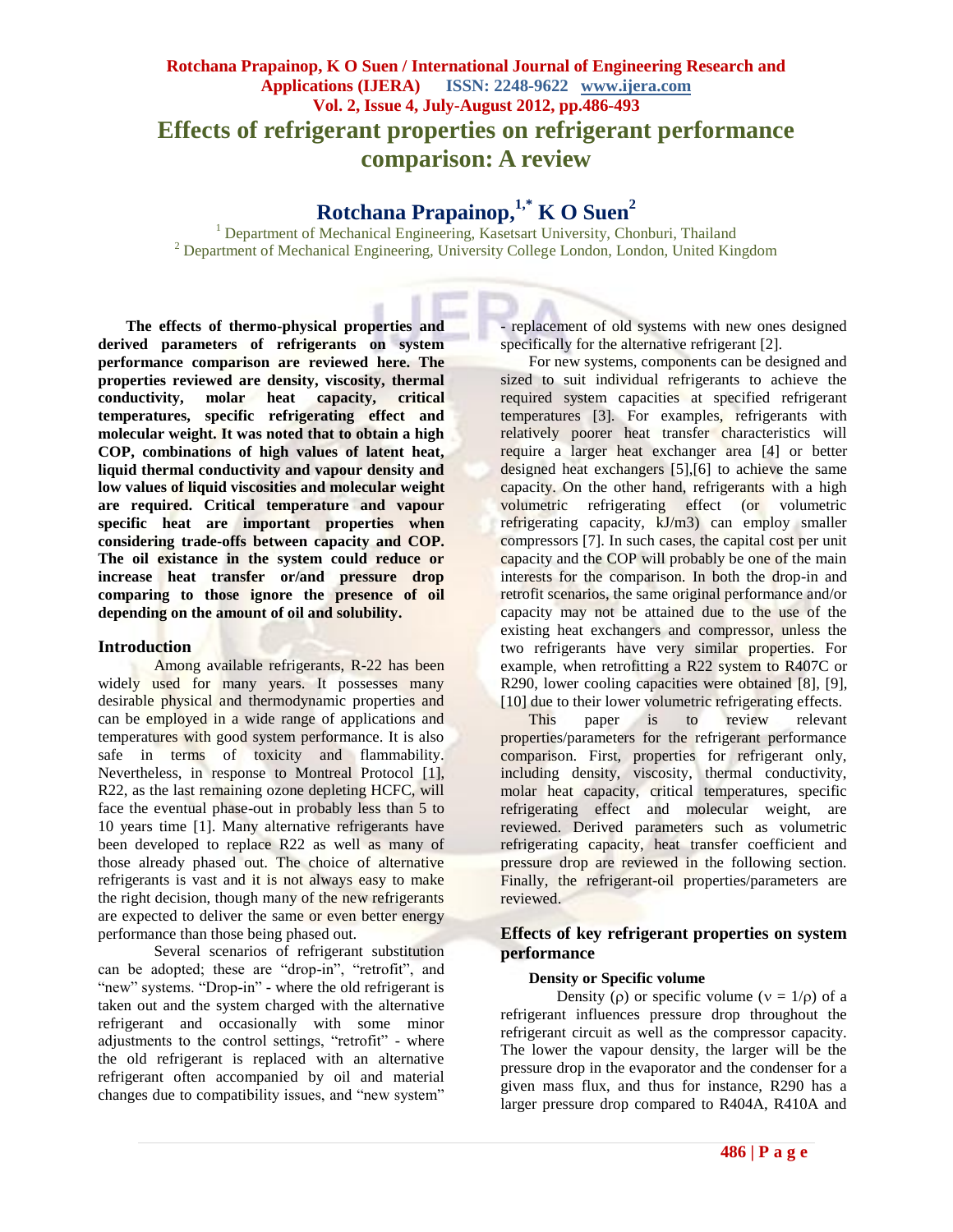R22 [11]. For a given compressor size and speed, a lower vapour density will also result in a lower capacity. As shown in Hwang and Radermacher [12], the saturated vapour density of R410A is approximately 40% higher than that of R22 (and R410A's latent heat is also 7% higher), for the same compressor, it will provide much higher capacity than R22. They needed to use a smaller compressor for R410A to obtain similar capacity as R22.

#### **Viscosity**

Higher values of liquid viscosity increase pressure drop in both evaporators and condensers [13]. As a result, suction pressure at the compressor inlet decreases, discharge pressure increases and the mass flow rate of refrigerant also decreases, followed by a reduction in system capacity. The compressor work (kW) also decreases, though at a slower rate than capacity. Higher liquid viscosities also give rise to reduced HTCs. Hydrocarbon refrigerants have lower liquid viscosities than R22, hence higher HTCs in the evaporator and condenser [14].

#### **Thermal conductivity**

In general, a higher liquid thermal conductivity would give rise to a higher HTC. With an equal mass flux or an equal heat flux, evaporation HTC of R290, R600 and R600/R290 are higher when compared to R134a as these refrigerants have higher thermal conductivities than R134a [15].

#### **Molar heat capacity or Specific heat**

The magnitude of the molar heat capacity at constant volume has a strong influence on the slope of the saturated liquid and vapour lines as shown on the T-s diagram, Figure 1 [16]. The slope of the saturated vapour line can be positive or negative. In general, refrigerants with more complex molecules are likely to have a higher molar heat capacity, and more likely that their saturated vapour line will bend to give a negative slope at the lower pressure/temperature and a positive slope at the higher pressure. When the heat capacity is too low, the compression work will be high with increased discharge temperature and reduced thermal efficiency. On the other hand, for a high heat capacity, wet compression may be encountered [17]. Therefore, a trade-off in the value of the heat capacity is needed.

#### **Critical temperature**

In general, as the critical temperature of a refrigerant increases the volumetric refrigerating capacity (refrigerating effect per specific volume, kJ/m3) decreases; this is due to the fact that lower vapour densities (at a given evaporating temperature) are usually associated with refrigerants with a high critical temperature [16], [17]. The implication is that for a given compressor (speed and size), the reduction of suction density will lead to a decrease in the mass flow rate and hence the cooling capacity. On the other hand, when design a new system, a refrigerant with a high Tcrit will require a larger compressor swept volume rate to provide the same capacity. The COP, however, increases for refrigerants with a high critical temperature, due to reduced flash gas losses. Therefore, a trade-off between high capacity and high efficiency has to be considered [16], [17].

#### **Specific refrigerating effect**

The specific refrigerating effect determines the mass flow rate of refrigerant required to produce a given capacity. The larger the specific refrigerating effect, the smaller the required mass flow rate. It, therefore, also determines the size of the components [18]. R290, having a higher specific refrigerating effect (or a high latent heat), thus requires a smaller size of the compressor than R12 for providing the same capacity [19].

#### **Molecular weight**

Large values of enthalpy of evaporation are found for substances with light molecules [18], and the energy losses across a compressor's valves are high when the molecules are heavy [20]. Therefore a low value of molecular weight is preferred for having high efficiency [21].

To sum up, in general, to obtain high COP, the following combination of properties is desirable, as shown in Table 1. Note that for critical temperature and vapour specific heat, a trade-off between capacity and COP should be considered.

Domanski and Didion [13] and Hogberg and Vamling [22] showed that each individual refrigerant property affects the system performance with different sensitivities or by different extents. As shown in Table 2, the normal boiling point, the critical temperature, the liquid thermal conductivity and viscosity, the vapour density and the evaporative HTC appeared to have the most impact on system performance. Evaporator pressure drop has only a slight influence whereas the vapour-phase thermal conductivity and viscosity, together with the condensation HTC and condenser pressure drop, were found to have the least impacts.

#### **Effects of derived parameters on system performance**

# **Volumetric (or volumic) refrigerating capacity**   $(\mathbf{VRC} = \Delta \mathbf{h}_{\text{refrig}} / \mathbf{v}_{\text{suc}}, \mathbf{kJ/m}^3)$

In general, fluids with a higher vapour pressure would also have higher values of volumetric refrigerating capacity (VRC) and thus require a smaller compressor displacement rate [23], [24] to deliver the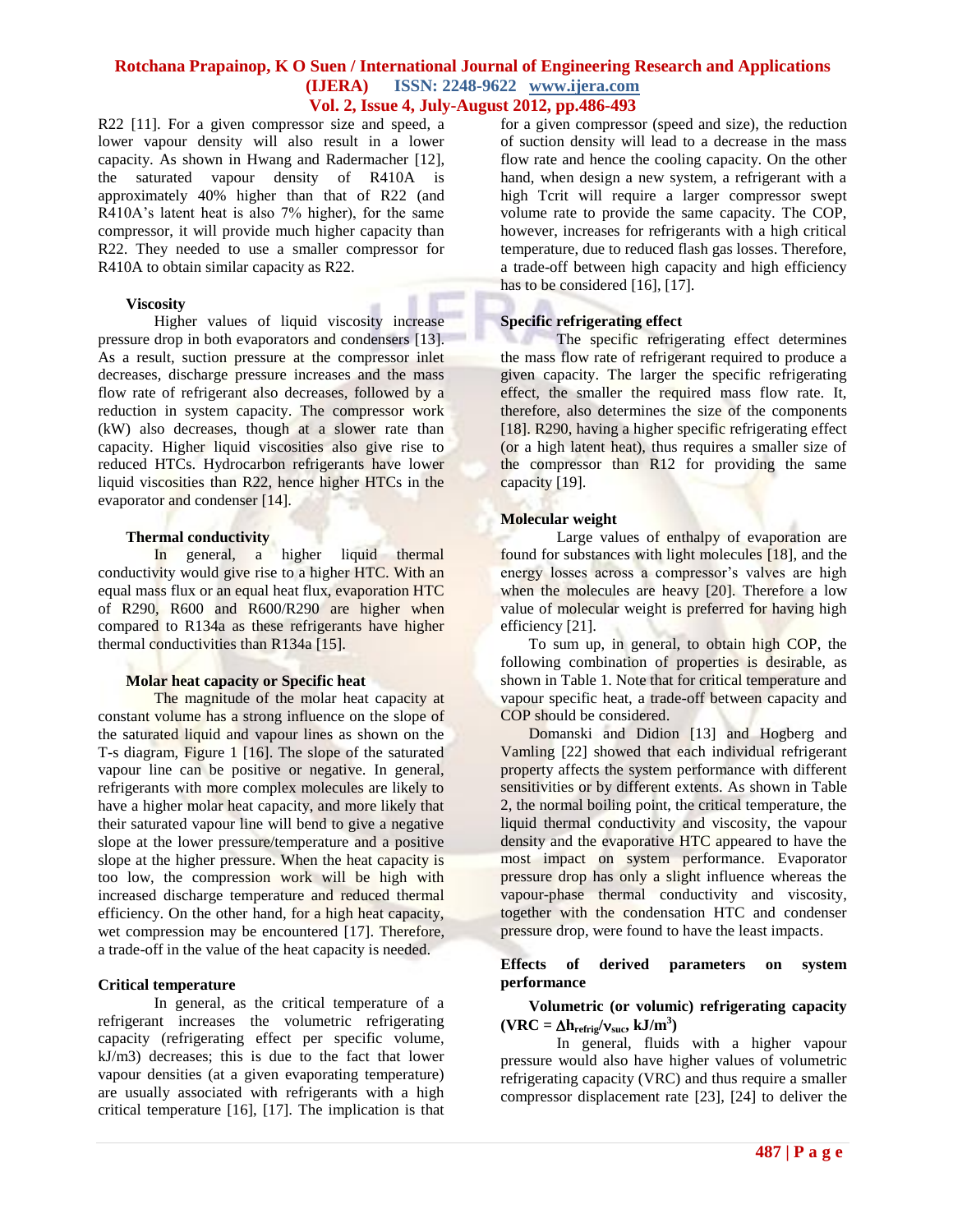similar capacity. To replace or retrofit an existing refrigerant without changing the compressor, VRC of alternative fluids should be similar to that of the replaced fluid [25]. However, whether the retrofit COP will increase or decrease depends on many other factors, such as the retrofit refrigerant temperatures, pressure ratio and compressor efficiencies.

#### **Pressure ratio**

In general, when pressure ratio increases, both isentropic and volumetric efficiencies of a reciprocating compressor decrease [26], [27], [28] influencing the COP and mass flow rate, respectively.

### **Heat transfer coefficient (HTC) and pressure drop**

The results of refrigerant performance comparison when only considering the thermodynamics may be different from those when taking into account the heat transfer and pressure drop in the system. Spatz and Motta [11] showed that, the COPs of a system using R410A and R290, based on thermodynamic analysis, are slightly lower than that of R22 when all are operating under the same capacity.

However, when including heat transfer and pressure drop effects of the individual refrigerants in the heat exchangers, the reverse was observed. At the same mass flux, R410A has a higher HTC and a lower  $\Delta P$  than R22. The lower impact of a given  $\Delta P$  on saturation temperatures coupled with an improved heat transfer for R410A reduces the temperature lift between Tr,dew,cond and Tr,dew,evap, thus lowering the compressor power requirement. On the other hand, though at the same mass flux, the HTC of R290 is higher than R22, R290 also has a higher pressure drop. However at a given capacity, R290 has a much lower mass flux than R22, and hence its HTC and pressure drop are comparable to R22, resulting in the COP of R290 only marginally better than R22. Simulation work of Devotta et al. [9] also found the pressure drop of R290 in both HXs are lower than that of R22 when specifying a refrigerant mass flow rate of R290 half of that R22, which is approximately the value one would experience in drop-in tests.

Table 2 includes some examples of the influence of variations of HTC and pressure drop on capacity and COP based on the sensitivity studies carried by Domanski and Didion [13] and Hogberg and Vamling [22].

When comparing the HTC and pressure drop of different refrigerants, one could base the evaluation on the same mass fluxes [29] or the same specified heat fluxes [30]; the latter usually corresponds to same capacities. However, these two comparison approaches could lead to different possible conclusions regarding which refrigerant has a higher HTC or a lower pressure drop. Chang et al. [14] compared pure and mixture

hydrocarbon with R22 experimentally in a heat pump system. At the same mass fluxes, HTCs of the hydrocarbons are much greater than R22 whereas when compared under the same capacities, hydrocarbons show slightly lower values of HTC than R22 due to the fact the hydrocarbons have lower mass fluxes under the same capacity.

# **The oil effects**

The oil effects on thermo-physical properties, heat transfer coefficients and pressure drops, and heat exchanger/system performance are reviewed as follow.

#### **Effect of oil on thermo-physical properties, HTC and pressure drop**

Lubricant oils have much higher boiling points (Tb) and molecular weights (MW) than most of the common refrigerants and therefore the Tb and MW of refrigerant-oil mixture will be higher than the refrigerants. The presence of miscible oil in a refrigerant increases its critical temperature, liquid viscosity, surface tension, specific heat and thermal conductivity; on the other hand, the oil presence reduces its critical pressure and liquid density [31], [32]. Oil is essentially non-volatile under typical refrigeration operating condition, and therefore it mainly affects the liquid-phase properties.

Thome [31] commented that vapour pressure of oil is extremely small compared to that of the refrigerant, resulting in practically very little oil entering the vapour phase with the refrigerant. Heat transfer and pressure drop characteristics of evaporators are very sensitive to the presence of oil [33], [34]. However, it is difficult to predict accurately the HTC due to oil's presence. In some cases, a small quantity of oil (e.g. 0.1 % oil by mass in a R410A/POE mixture) could improve  $HTC_{cond}$  and  $HTC_{evap}$  by up to 10% and 5%, respectively, while a larger oil mass fraction, say 5%, the HTC decreases more severely by 25% [35].

In general, a reduction in HTC and an increase in two-phase pressure drop, for both evaporator and condenser, could be expected when oil is present [31], [36], [37], [38]. In addition, the effect of oil on local HTC varies with vapour quality, for example a 5% by mass in R134a/oil, at a vapour quality  $(x)$  of 0.5, could reduce the HTCevap by 20%, and at  $x = 0.9$ , the HTCevap could drop by 80% [39], [31].

#### **Effect of oil on heat exchanger/system performance**

A heat exchanger performance simulated by Rajakphaksa [40] using R407C with an oil content of  $0.5\% - 2.5\%$  of the refrigerant mass in the evaporator revealed a 2% reduction in overall heat transfer coefficient due to both the reduction in refrigerant mass flow rate and an about 25% increase in two-phase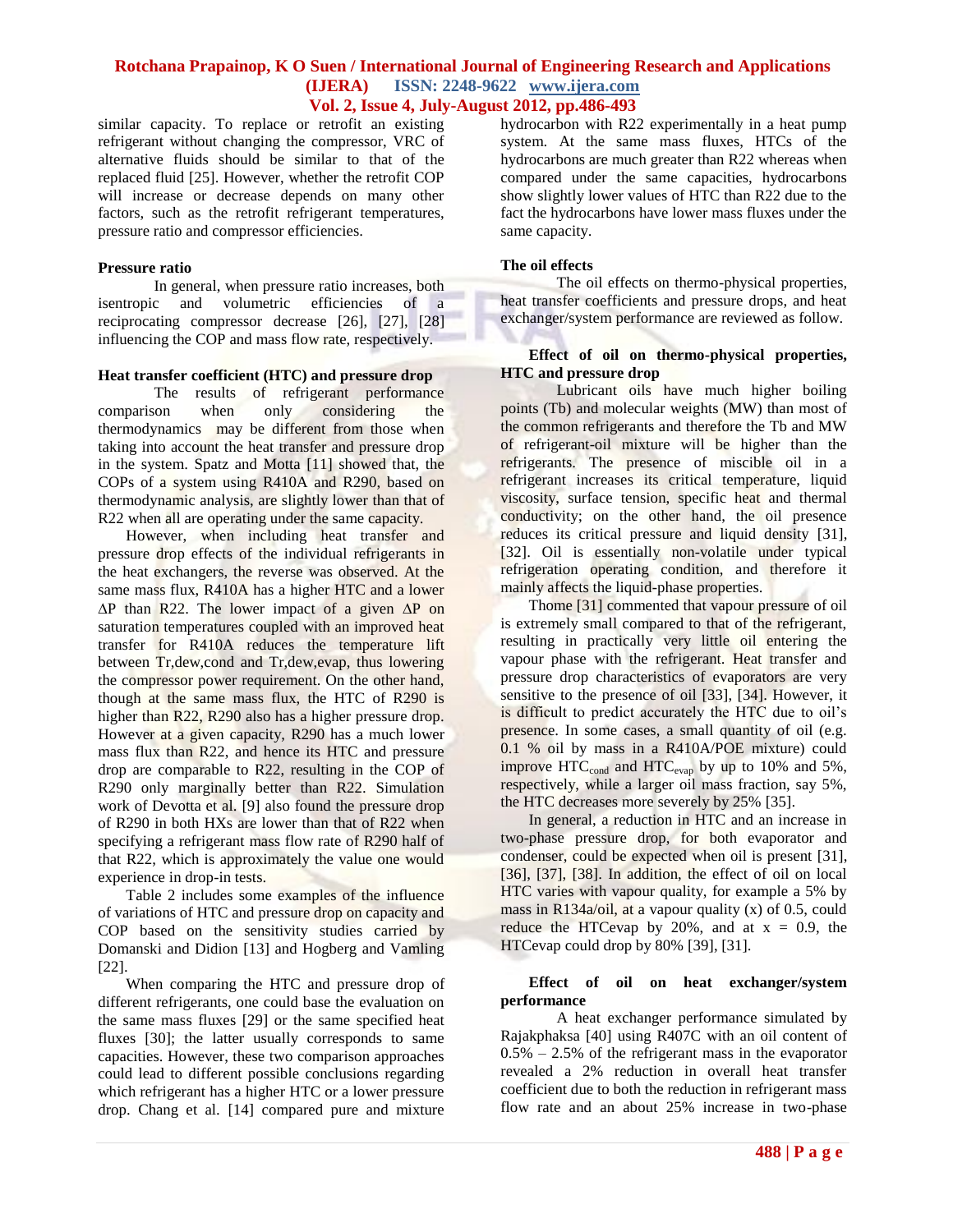# **Rotchana Prapainop, K O Suen / International Journal of Engineering Research and Applications (IJERA) ISSN: 2248-9622 www.ijera.com**

# **Vol. 2, Issue 4, July-August 2012, pp.486-493**

pressure drop. These caused about a 5% reduction in evaporator capacity.

Experimentally, Lottin et al. [41] found that typical content of  $1 - 5\%$  of oil by mass in R410A reduces the system COP by about 4 – 24%. Nevertheless, the effect of oil on the system performance is negligible when the lubricant does not exceed 0.5% of the total refrigerant weight in the system. For a particular refrigerant (e.g. R407C) using different oils with the same viscosity grade, the evaporator capacity decreases when refrigerant-oil solubility increases [33] due to the reduction in the enthalpy change across the evaporator.

# **Conclusions**

In general, to obtain a high COP, combinations of high values of latent heat, liquid thermal conductivity and vapour density and low values of liquid viscosities and molecular weight are required. Trade-offs between capacity and COP should be considered for critical temperature and vapour specific heat.

It was noted that the evaluation of<br>berties/parameters impact on the system properties/parameters impact on the system performance also depends on whether the same equipments are used or not. For new system, a refrigerant with a higher volumetric refrigerating capacity (VRC) could use a smaller compressor for a given capacity. For drop-in or retrofit, the VRC of alternative fluids should be similar to that of the replaced fluid to obtain a similar capacity without changing the compressor.

From sensitivity point of view, the normal boiling point, the critical temperature, the liquid thermal conductivity and viscosity, the vapour density and the evaporative HTC appeared to have the significant impact on system performance.

In general, the presence of oil could decrease HTC and pressure drop, nevertheless it depends on the amount of oil and the solubility. The consequence of the change in HTC and pressure drop can affect the system performance.

# **Nomenclatures**

| I<br>×<br>٧  |  |
|--------------|--|
| ۰,<br>I<br>٩ |  |

*COP* coefficient of *HX* heat exchanger *HTC* heat transfer

*isobaric* specific heat [ $kJ \cdot kg^{-1} \cdot K^{-1}$ ] performance (= *Qcool Wcom* / ) [---] coefficient  $\left[\text{W}\!\cdot\!\text{m}^{-2}\text{K}^{-1}\right]$ 

*k* thermal

**Subscripts** 

```
lat latent
r refrigerant
```
conductivity  $[W \cdot m^{-2} \cdot K^{-1}]$ *MW* molecular weight [kg/kmol] *T* temperature  $[{}^{\circ}C$  or  $K$ ] *hrefrig* refrigerating effect  $[kJ \cdot kg^{-1}]$  $\Delta P$  pressure drop [kPa] *VRC* volumetric refrigerating capacity or effect  $\left( = \Delta h_{refrig} / v_{suc} \right)$  $[kJ/m<sup>3</sup>]$  $\rho$  density [kg·m<sup>-3</sup>]  $\mu$  dynamic (or absolute) viscosity  $[Pa \cdot s]$  $\nu$  specific volume  $[m^3 \cdot kg^{-1}]$ *c, cond* condenser or condensation or conduction *dew* dew (saturated vapour state) *e, evap* evaporator, evaporation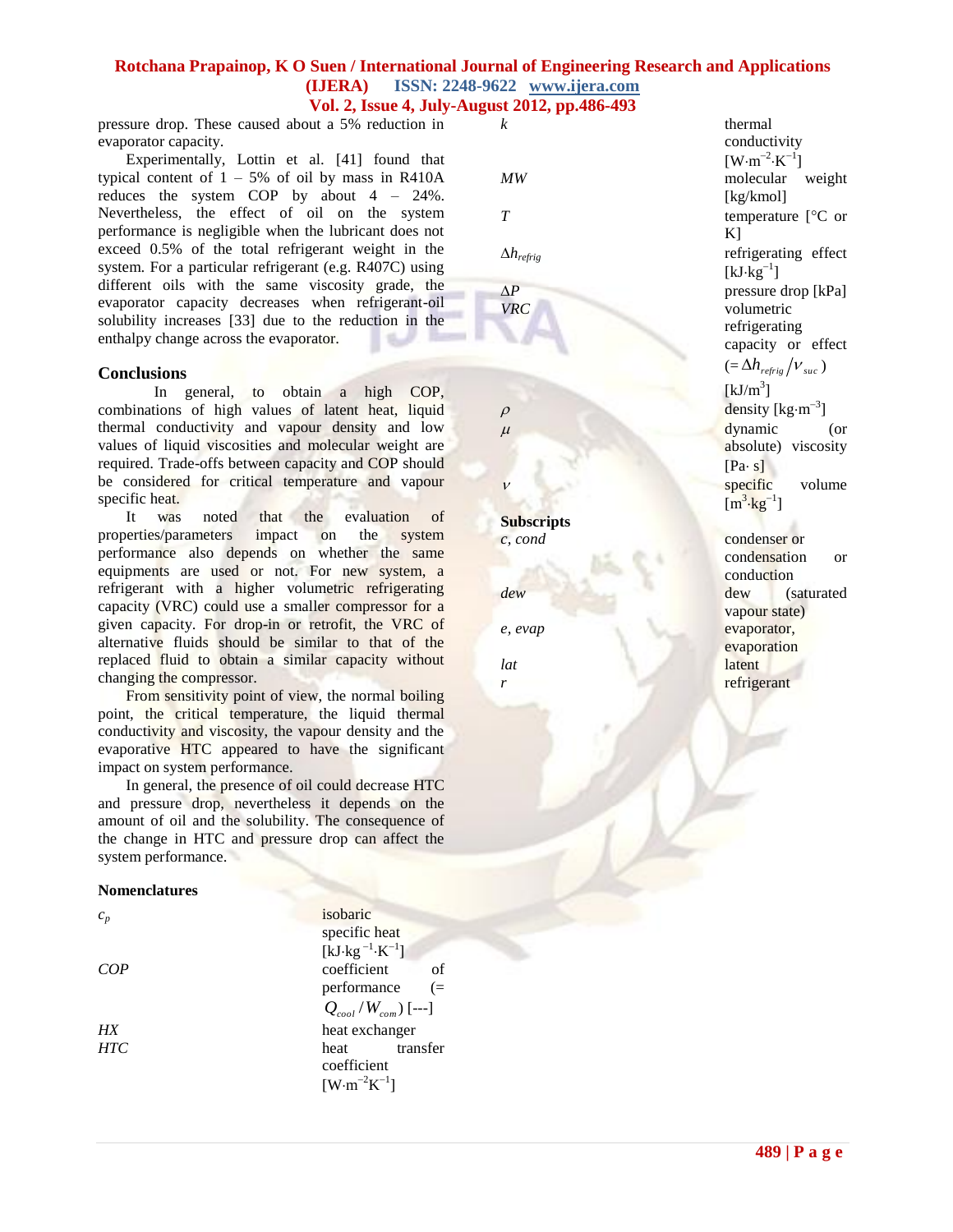# **References**

1. UNEP. *Handbook for the Montreal Protocol on Substances that Deplete the Ozone Layer*. 2006 [cited; 7:[Available from: [http://ozone.unep.org/Publications/MP\\_](http://ozone.unep.org/Publications/MP_Handbook/index.shtml) [Handbook/index.shtml.](http://ozone.unep.org/Publications/MP_Handbook/index.shtml)

2. *BNCR35: Overview of new and alternative refrigerants*. [cited 2008 January, 31 ]; Available from: [http://www.mtprog.com/ApprovedBrief](http://www.mtprog.com/ApprovedBriefingNotes/PDF/MTP_BNCR35_2008January17.pdf) [ingNotes/PDF/MTP\\_BNCR35\\_2008Jan](http://www.mtprog.com/ApprovedBriefingNotes/PDF/MTP_BNCR35_2008January17.pdf) [uary17.pdf](http://www.mtprog.com/ApprovedBriefingNotes/PDF/MTP_BNCR35_2008January17.pdf)

- 3. AREP. *Program status report. R-22 alternative refrigerants evaluation program* 1994 [cited 2011 June, 20]; Available from: [www.ari.org](http://www.ari.org/)
- 4. Calm, J.M. and Domanski, P.A. *R22 Replacement status.* ASHRAE Journal, 2004. August: p. 29-39.
- 5. Lee, G.H. and Yoo, J.Y. *Performance analysis and simulation of automobile air conditioning system.* International Journal of Refrigeration, 2000. 23: p. 243-254.

6. Domanski, P.A., Yashar, D. and Kim, M. *Performance of a finned-tube evaporator optimized for different refrigerants and its effect on system efficiency.* International Journal of Refrigeration, 2005. 28(6): p. 820-827.

7. Hwang, Y., Jin, D.H. and Radermacher, R. *Comparison of hydrocarbon R-290 and two HFC blends R404A and R410A for low temperature refrigeration applications*. 2005 [Available from: [http://www.icarma.org/green/documents](http://www.icarma.org/green/documents/GreenReport-Lowtemp-Final-111705.pdf) [/GreenReport-Lowtemp-Final-](http://www.icarma.org/green/documents/GreenReport-Lowtemp-Final-111705.pdf)[111705.pdf](http://www.icarma.org/green/documents/GreenReport-Lowtemp-Final-111705.pdf)

8. Devotta, S., Padalkar, A.S.and Sane, N.K. *Performance assessment of HCFC-22 window air conditioner retrofitted with R-407C.* Applied Thermal Engineering, 2005. 25: p. 2937-2949.

9. Devotta, S., Padalkar, A.S. and Sane, N.K. *Performance assessment of HC-290 as a drop-in substitute to HCFC-22 in a window air conditioner.* International Journal of Refrigeration, 2005. 28(4): p. 594-604.

10. Purkayastha, B. and Bansal, P.K. *An experimental study on HC290 and a commercial liquefied petroleum gas (LPG) mix as a suitable replacement for* 

*HCFC22.* International Journal of Refrigeration, 1998. 21(1): p. 3-17.

11. Spatz, M.W. and Motta, S.F.Y.*An evaluation of options for replacing HCFC22 in medium temperature refrigeration system.* International Journal of Refrigeration, 2004. 27: p. 475-483.

12. Hwang, Y. and Radermacher, R.. *Opportunities with alternative refrigerants* 2002 [cited; Available from: [http://ieeexplore.ieee.org/iel5/7908/218](http://ieeexplore.ieee.org/iel5/7908/21811/01012533.pdf?arnumber=1012533) [11/01012533.pdf?arnumber=1012533.](http://ieeexplore.ieee.org/iel5/7908/21811/01012533.pdf?arnumber=1012533)

13. Domanski, P.A. and Didion, D.A. *Impact of refrigerant property uncertainties on prediction of vapour compression cycle performance*. 1987, U.S. Department of Commerce, National Bureau of Standards Gaithersburg.

14. Chang, Y.S., Kim, M.S. and Ro, S.T. *Performance and heat transfer characteristics of hydrocarbon refrigerants in a heat pump system.* International Journal of Refrigeration, 2000. 23: p. 232-242.

15. Wen, M. and Ho, C. *Evaporation heat transfer and pressure drop characteristics of R290 (propane), R600 (butane) and a mixture of R290/R600 in the three-lines serpentine small-tube bank.* Applied Thermal Engineering, 2005. 25: p. 2921-2936.

16. Didion, D.A., *The influence of the thermo-physical fluid properties of the new Ozone-safe refrigerants on performance.* International Journal of Applied Thermodynamics, 1999. 2(1): p. 19-35.

17. McLinden, M.O. and Didion, D.A. *Quest for alternatives.* ASHRAE Journal, 1987. 29(12 ): p. 32-42.

18. Gosney, W.B., *Principles of refrigeration*. 1982, Cambridge: Cambridge University Press.

19. Kumar, K.S. and Rajagopal, K. *Computational and experimental investigationof low ODP and low GWP HCFC-123 and HC-290 refrigerant mixture alternate to CFC-12.* Energy Conversion and Management, 2007. 48: p. 3053-3062.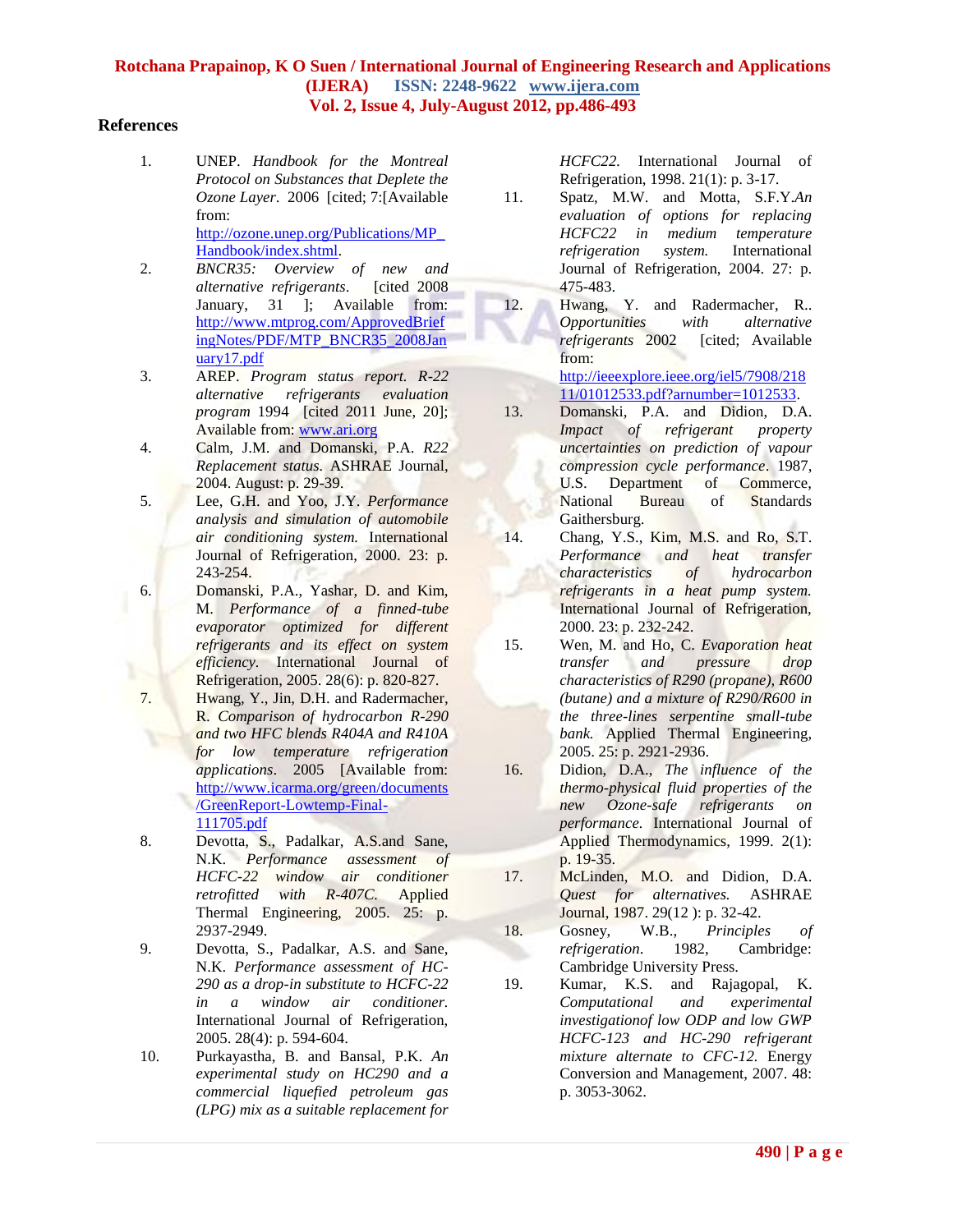- 20. Woollatt, D. *Estimating valve losses when dynamic effects are important*. in *Proceeding of Purdue compressor technology conference* 1982: Purdue university.
- 21. Devotta, S., *Alternative heat pump working fluids to CFCs.* Heat Recovery Systems and CHP, 1995. 15(3): p. 273- 279.
- 22. Hogberg, M. and Vamling, L. *Impact of uncertainties on estimates of heat pump cycle performance.* International Journal of Refrigeration, 1996. 19(1): p. 34-42.
- 23. Jung, D., Song, Y.and Park, B. *Performance of HCFC22 alternative refrigerants.* International Journal of Refrigeration, 2000. 23: p. 466-474.
- 24. Granryd, E., *Hydrocarbons as refrigerants, an overview.* International Journal of Refrigeration, 2001. 24(1): p. 15-24.
- 25. Saleh, B. and Wendland, M. *Screening of pure fluids as alternative refrigerants.* International Journal of Refrigeration, 2006. 29: p. 260-269.
- 26. Bansal, P.K., Dutto, T. and Hivet, B. *Performance evaluation of environmentally benign refrigerants in heat pumps 2: An experimental study with HFC134a.* International Journal of Refrigeration, 1992. 15(6): p. 349-356.
- 27. Urchueguia, J.F., et al., *Experimental characterisation of a commercial-size scroll and reciprocating compressor working with R22 and propane(R290).* EcoLibrium 2004. May: p. 20-25.
- 28. Petersson, B. and Thorsell, H. *Comparison of the refrigerants HFC134a and CFC12.* International Journal of Refrigeration, 1990. 13: p. 176-180.
- 29. Lee, H., J. Yoon, Kim, P.K.and Bansal, *Characteristics of condensing and evaporating heat transfer using hydrocarbon refrigerants.* Applied Thermal Engineering, 2006. 26: p. 1054-1062.
- 30. Choi, T.Y., et al., *Evaporation heat transfer of R32, R134a, R32/134a and R32/125/134a inside a horizontal smooth tube.* International Journal of Heat and Mass Transfer, 2000. 43: p. 3651-3660.
- 31. Thome, J.R., *Wolverine Engineering Databook III*
- 32. Wei, W., Ding, G., Hu, H. and Wang, K. *Model of thermodynamic and transport properties of POE VG68 and R410A/POE VG68 mixture.* Energy and Power Engineering, 2008. 2: p. 227- 234.
- 33. Youbi-Idrissi, M., et al., *Impact of refrigerant-oil solubility on an evaporator performance working with R407C.* International Journal of Refrigeration, 2003. 26: p. 284-292.
- 34. Youbi-Idrissi, M., et al., *Oil presence in an evaporator: experimental validation of a refrigerant/oil mixture enthalpy calculation model.* International Journal of Refrigeration, 2004. 27: p. 215-224.
- 35. Lottin, O., Guillemet, P. and Lebreton, J.M. *Effects of synthetic oil in a compression refrigeration system using R410A. Part II: quality of heat transfer and pressure losses within the heat exchangers.* International Journal of Refrigeration, 2003. 26: p. 783-794.
- 36. Bassi, R. and Bansal, P.K. *In-tube condensation of mixture of R134a and ester oil: Empirical correlations.* International Journal of Refrigeration, 2003. 26: p. 402-409.
- 37. Shen, B. and Groll, E.A. *A critical review of the influence of lubricants on the heat transfer and pressure drop of refrigerants, Part I: Lubricant influence on pool and flow boiling.* HVAC & R Research, 2005. 11 (3): p. 341-359.
- 38. Shen, B. and Groll, E.A. *A critical review of the influence of lubricants on the heat transfer and pressure drop of refrigerants, Part II: Lubricant influence on condensation and pressure drop.* HVAC & R Research, 2005. 11(4): p. 511-526.
- 39. Zurcher, O., Thome, J.R. and Favrat, D. *Flow boiling and pressure drop measurements for R134a/oil mixtures. Part 2: Evaporation in a Plain tube.* HVAC&R Research, 1997. 3(1): p. 54- 64.
- 40. Rajapaksha, L., *Performance evaluation of reversible heat pumps when using refrigerant mixtures*. 2003, University College London: London.
- 41. Lottin, O., Guillemet, P. and Lebreton, J.M. *Effects of synthetic oil in a compression refrigeration system using R410A. Part I: modelling of the whole system and analysis of its response to*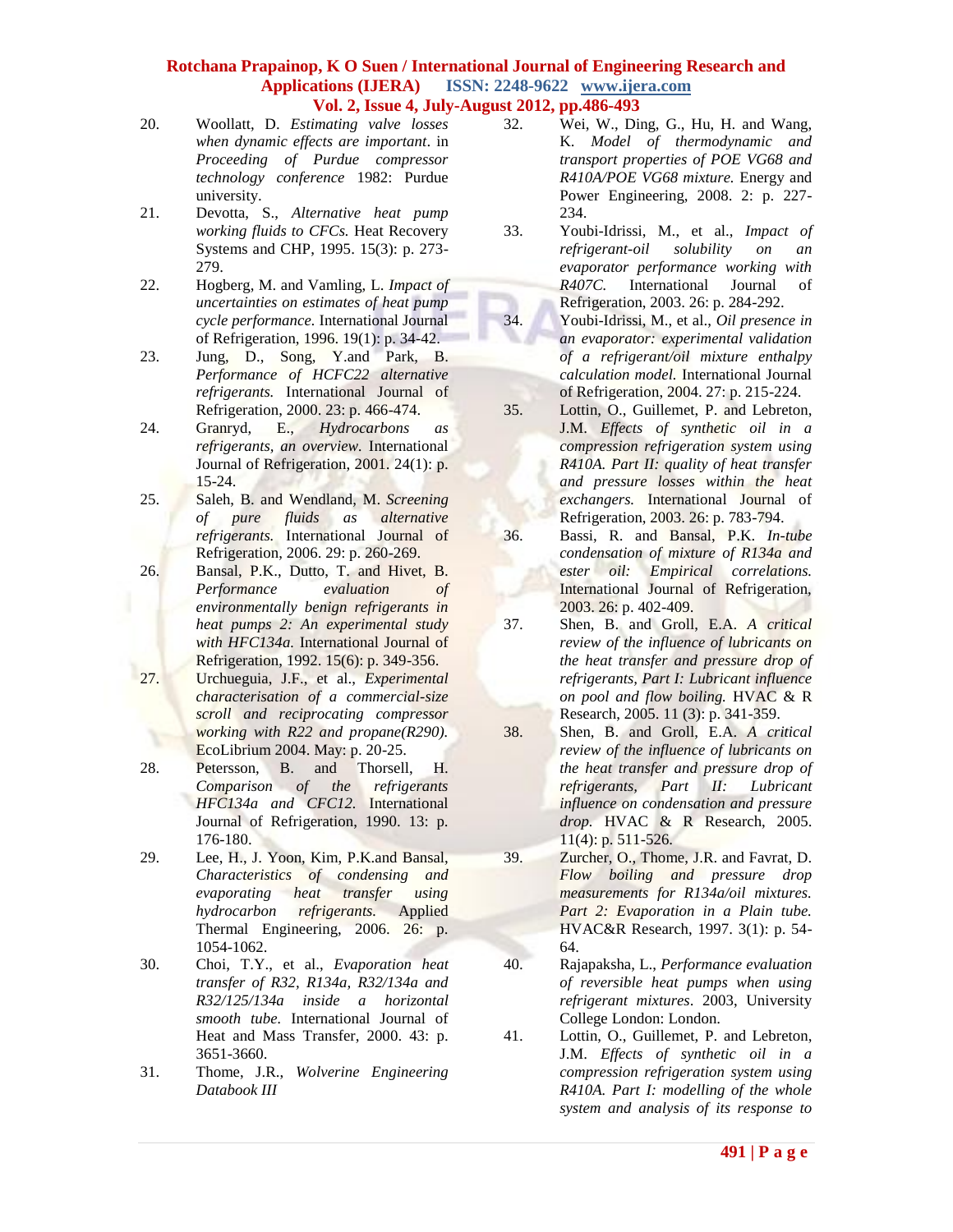# **Rotchana Prapainop, K O Suen / International Journal of Engineering Research and Applications (IJERA) ISSN: 2248-9622 www.ijera.com Vol. 2, Issue 4, July-August 2012, pp.486-493** *an increase in the amount of circulating*  Refrigeration, 2003. 26: p. 772-782.

*oil.* International Journal of



**Figure 1 Effect of vapour heat capacity on the shape of the two-phase region or "vapour dome" on a temperature-entropy diagram (as adapted from Didion, 1999)**

| <b>Refrigerant properties</b> | <b>Recommended values</b> |     |
|-------------------------------|---------------------------|-----|
|                               | High                      | Low |
| Latent heat                   | X                         |     |
| Critical temperature          | X                         |     |
| Liquid thermal conductivity   | X                         |     |
| Vapour density                | X                         |     |
| Vapour specific heat          | X                         |     |
| Liquid viscosity              |                           | X   |
| Molecular weight              |                           | X   |

**Table 1 Summary of desirable values of refrigerant properties for high** *COP*